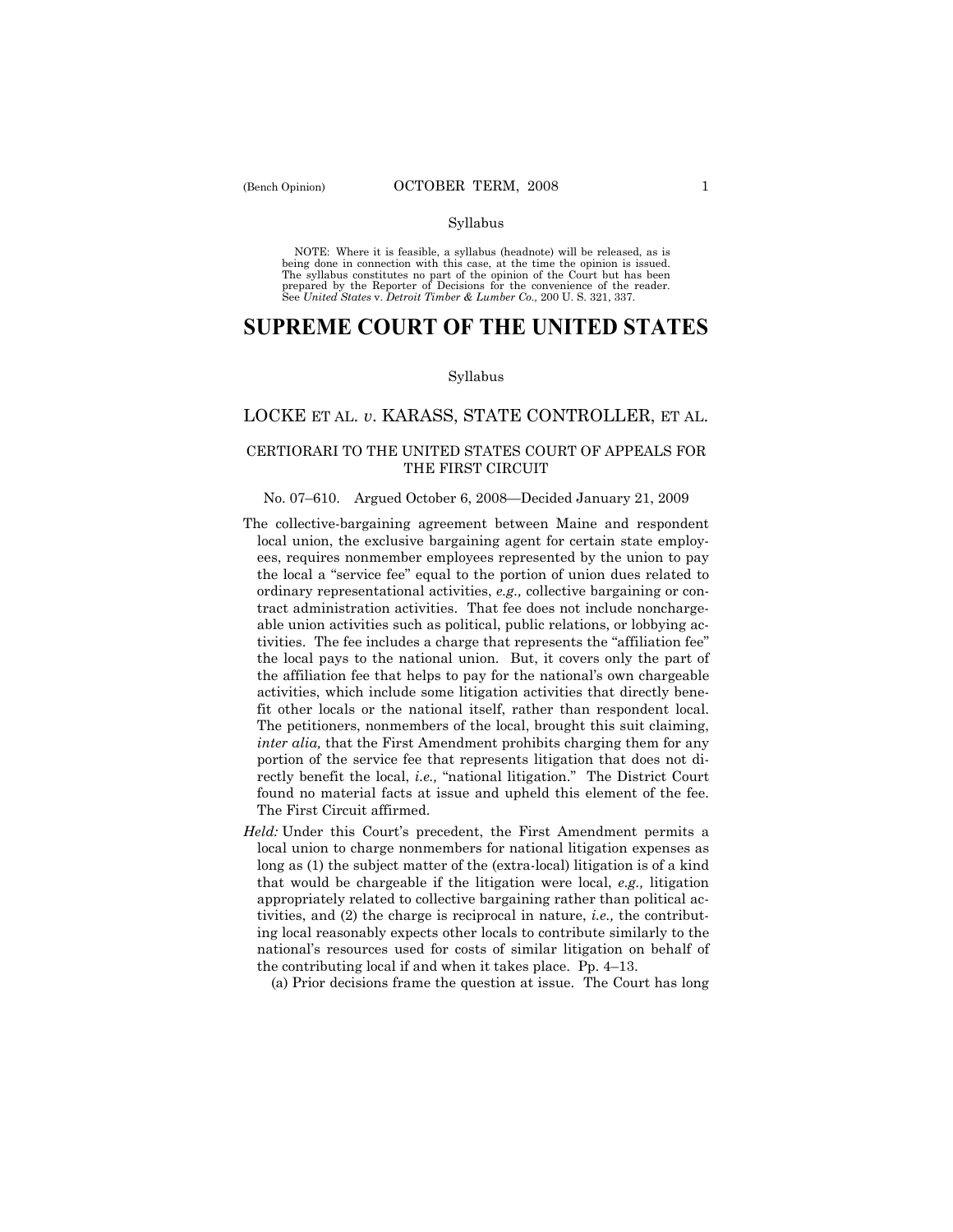#### Syllabus

held that the First Amendment permits local unions designated as the exclusive bargaining representatives for certain employees to charge nonmember employees a service fee as a condition of their continued employment. With respect to litigation expenses, the Court also held that a local could charge nonmembers for expenses of litigation normally conducted by an exclusive representative, including litigation incidental to collective bargaining, but said (in language that the petitioners here emphasize) that litigation expenses "not having such connection with the bargaining unit are not to be charged to objecting employees." *Ellis* v. *Railway Clerks*, 466 U. S. 435, 453. Later, the Court held, with respect to the chargeability of a local's payment of an affiliation fee to a national, that the local "may charge objecting employees for their pro rata share of the costs associated with otherwise chargeable activities of its state and national affiliates, even if those activities were not performed for the direct benefit of the objecting employees' bargaining unit." *Lehnert* v. *Ferris Faculty Assn.*, 500 U. S. 507, 524. The Court added that the local unit need not "demonstrate a direct and tangible impact upon the dissenting employee's unit," although there must be "some indication that the payment [say, to the national] is for services that may ultimately inure to the benefit of the members of the local union by virtue of their membership in the parent organization." *Ibid.* However, the *Lehnert* Court split into three irreconcilable factions on the subject here at issue, payment for national litigation. Pp. 4–9.

 (b) Because *Lehnert* failed to find a majority as to the chargeability of national litigation expenses, the lower courts have been uncertain about the matter. Having examined the question further, however, the Court now believes that, consistent with its precedent, costs of such litigation are chargeable provided the litigation meets the relevant standards for charging other national expenditures that the *Lehnert* majority enunciated. Under those standards, a local may charge a nonmember an appropriate share of its contribution to a national's litigation expenses if (1) the subject matter of the national litigation bears an appropriate relation to collective bargaining and (2) the arrangement is reciprocal—that is, the local's payment to the national affiliate is for "services that may ultimately inure to the benefit of the members of the local union by virtue of their membership in the parent organization." 500 U. S., at 524. Logic suggests that the same standard should apply to national litigation expenses as to other national expenses, and the Court can find no significant difference between litigation activities and other national activities, the cost of which this Court has found chargeable. The petitioners' arguments to the contrary, which rest primarily on their understanding of *Ellis* and *Lehnert,* are rejected.Pp. 9–11.